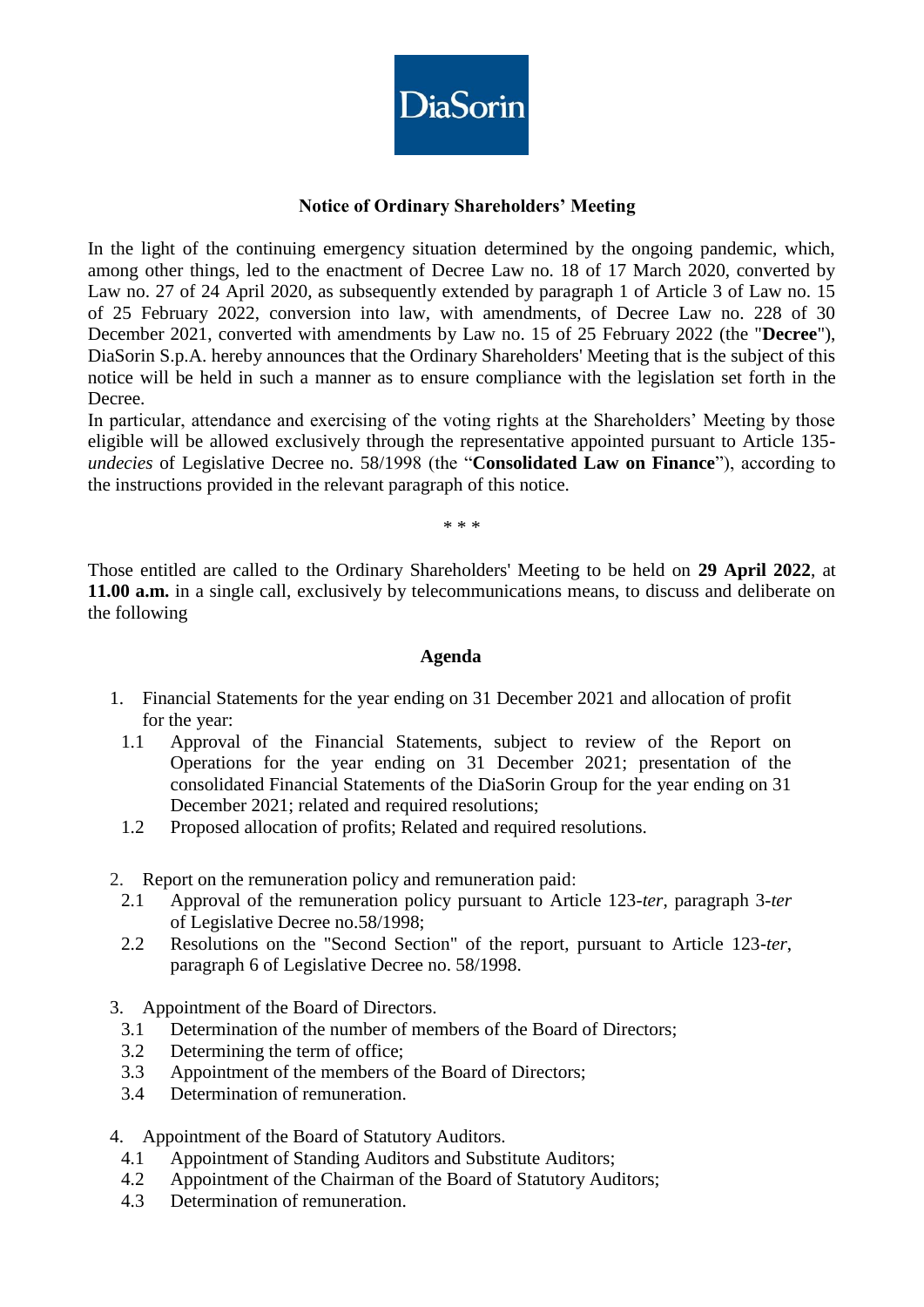- 5. Resolutions, pursuant to Article 114-*bis* of Legislative Decree no. 58 of 24 February 1998, concerning the creation of a long-term incentive plan called "*Equity Awards Plan*". Related and required resolutions.
- 6. Authorisation to purchase and possess treasury shares, pursuant to the combined provisions of Arts. 2357 and 2357-*ter* of the Italian Civil Code, as well as Article 132 of Legislative Decree no. 58 of 24 February 1998 and related implementing provisions.

## **Share Capital**

The Company's subscribed and paid-in share capital amounts to 55,948,257.00 Euros. It is comprised of 55,948,257 common shares, par value 1 Euro each. Each common share conveys the right to cast one vote, exception made for the shares with increased voting rights (in the ratio of two voting rights for each share). As of the date of this notice, the Company holds 1,192,000 treasury shares, the voting rights of which are suspended pursuant to Article 2357-*ter* of the Italian Civil Code. The Company's website (www.diasoringroup.com Section "Governance/Proprietary assets/Share capital and shareholders") contains detailed information on the amount of the share capital and its composition.

The Bylaws (Articles 9-*bis*, 9-*ter* and 9-*quater*) regulate the increased voting rights, with the consequence that, in compliance with the provisions of Article 120, paragraph 1 of the Consolidated Law on Finance, share capital means the total number of voting rights. Following the increase in voting rights at the date of publication of this notice, the total number of voting rights is equal to 88,447,003. For further information, please refer to the Company's website (www.diasoringroup.com, Section "Governance/Loyalty Shares"). The Company, pursuant to Article 9-*quater* of the Company's Bylaws, will update the Special List (where necessary) by the 5th (fifth) trading day following the end of each calendar month and, in any case, within the trading day following the date indicated in Article 83 *sexies*, Paragraph 2, of the Consolidated Law on Finance (record date), i.e. by 21 April 2022.

# **Eligibility to attend the Shareholders' Meeting and exercise the right to vote**

Pursuant to Article 83-*sexies* of the Consolidated Law on Finance, the right to participate in the Shareholders' Meeting and to exercise voting rights is confirmed by means of notification to the Company by an intermediary, in compliance with its own accounting records, on behalf of the party who is entitled to the right to vote, based on evidence related to the close of the accounting day of the seventh trading day prior to the date set for the Shareholders' Meeting, i.e. 20 April 2022 (record date); Any shareholders owning Company shares after the abovementioned date will not be eligible to attend and vote at the Shareholders' Meeting; the communication by the intermediary must be received by the Company by the end of the third trading day prior to the date set for the Shareholders' Meeting (i.e. by 26 April 2022); nevertheless, shareholders shall be entitled to intervene and vote if the communications are received by the Company beyond this deadline, but prior to the beginning of the meeting proceedings.

Pursuant to Article 106, Paragraph 4 of the Law Decree, the intervention in the Shareholders' Meeting of those entitled to vote will be made exclusively through the Designated Representative appointed by the Company pursuant to Article 135-*undecies* of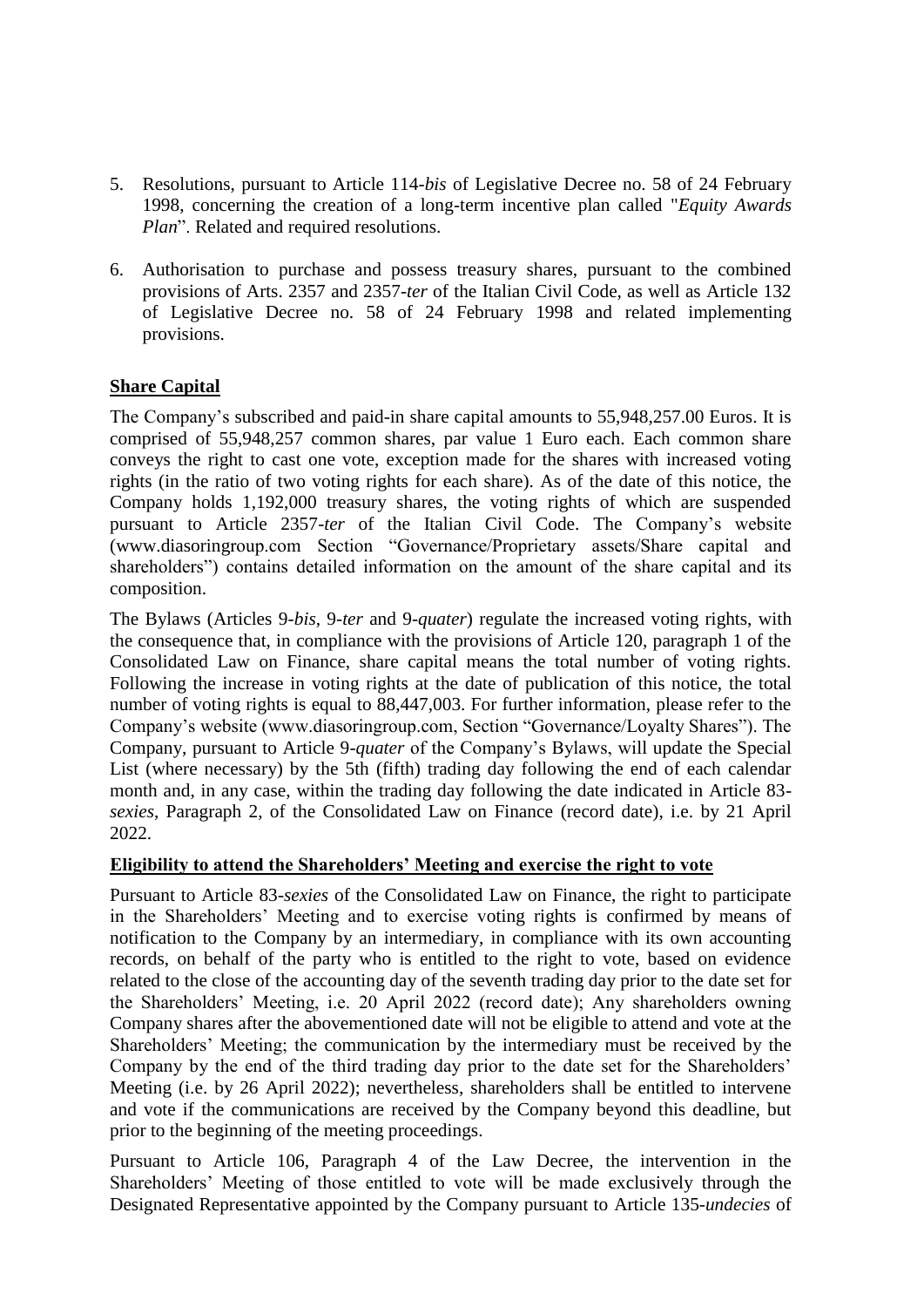the Consolidated Law on Finance, to which proxy shall be granted under the following terms and conditions; proxies or sub-proxies may also be granted to the aforementioned Designated Representative, pursuant to Article 135-*novies* of the Consolidated Law on Finance and notwithstanding the Article 135-*undecies*, Paragraph 4, of the Consolidated Law on Finance.

Directors, Statutory Auditors, the Designated Representative and the notary who will take the minutes, as well as anyone allowed to intervene pursuant to law, other than those who are entitled to vote, may attend the Shareholders' Meeting through telecommunication devices which also guarantee their identification. Instructions for attending the Shareholders' Meeting through telecommunication devices will be communicated by the Company to those interested.

The designated representative appointed by the Company pursuant to Article 135-*undecies* of the Consolidated Law on Finance is Società per Amministrazioni Fiduciarie Spafid S.p.A. with registered office in Milan "**Designated Representative**". Shareholders wishing to attend the Shareholders' Meeting shall give the designated representative a proxy, with voting instructions, on the proposed resolution on the agenda of the Shareholders' Meeting, without expenses for the delegating party (except for any shipping costs). The proxy shall be granted by signing a specific proxy form, available on the company's website [\(www.diasoringroup.com](http://www.diasoringroup.com/) Section "Governance/Shareholders meetings /2022"), together with the relevant instructions for filling in and transmitting the form.

The proxy form with the voting instructions must be received by the Designated Representative – together with a copy of a currently valid identity document of the proxy giver or, if the proxy giver is a legal person, of the pro tempore legal representative or other person with appropriate powers, together with appropriate documentation to confirm the proxy giver's qualification and powers – by the end of the second trading day prior to the date of the Shareholders' Meeting, i.e. by 23:59 p.m. on 27 April 2022, using one of the following methods: i) transmission of an electronically reproduced copy (PDF) to the certified e-mail address assemblee@pec.spafid.it (Subject line "Proxy 2022 DIASORIN Shareholders' Meeting") from one's own certified e-mail address (or, failing that, from one's own ordinary e-mail address, in which case the proxy with voting instructions must be signed with a qualified or digital electronic signature); ii) transmission of the original, by courier or registered mail with return receipt, to the following address: Spafid S.p.A., Foro Buonaparte, 10, 20121 Milano (Ref. "Proxy 2022 DIASORIN Shareholders' Meeting") sending a copy reproduced electronically (PDF) in advance by ordinary e-mail to assemblee@pec.spafid.it (subject line "Proxy 2022 DIASORIN Shareholders' Meeting").

The proxy and the voting instructions may always be revoked by the same terms.

Shares for which full or partial proxy is granted are calculated for the purpose of determining due constitution of the Shareholders' Meeting; with regard to proposed resolutions for which no voting instructions are given, the shares of the Shareholder concerned are not considered in calculating the majority and the percentage of capital required for the Resolutions to be carried.

Under the Decree, proxies or sub-proxies may also be granted to the designated representative, pursuant to Article 135-*novies* of the Consolidated Law on Finance and notwithstanding the Article 135-*undecies*, Paragraph 4, of the Consolidated Law on Finance, by signing a specific ordinary proxy form available on the company's website [\(www.diasoringroup.com,](http://www.diasoringroup.com/) Section "Governance/Shareholders Meetings /2022"). For the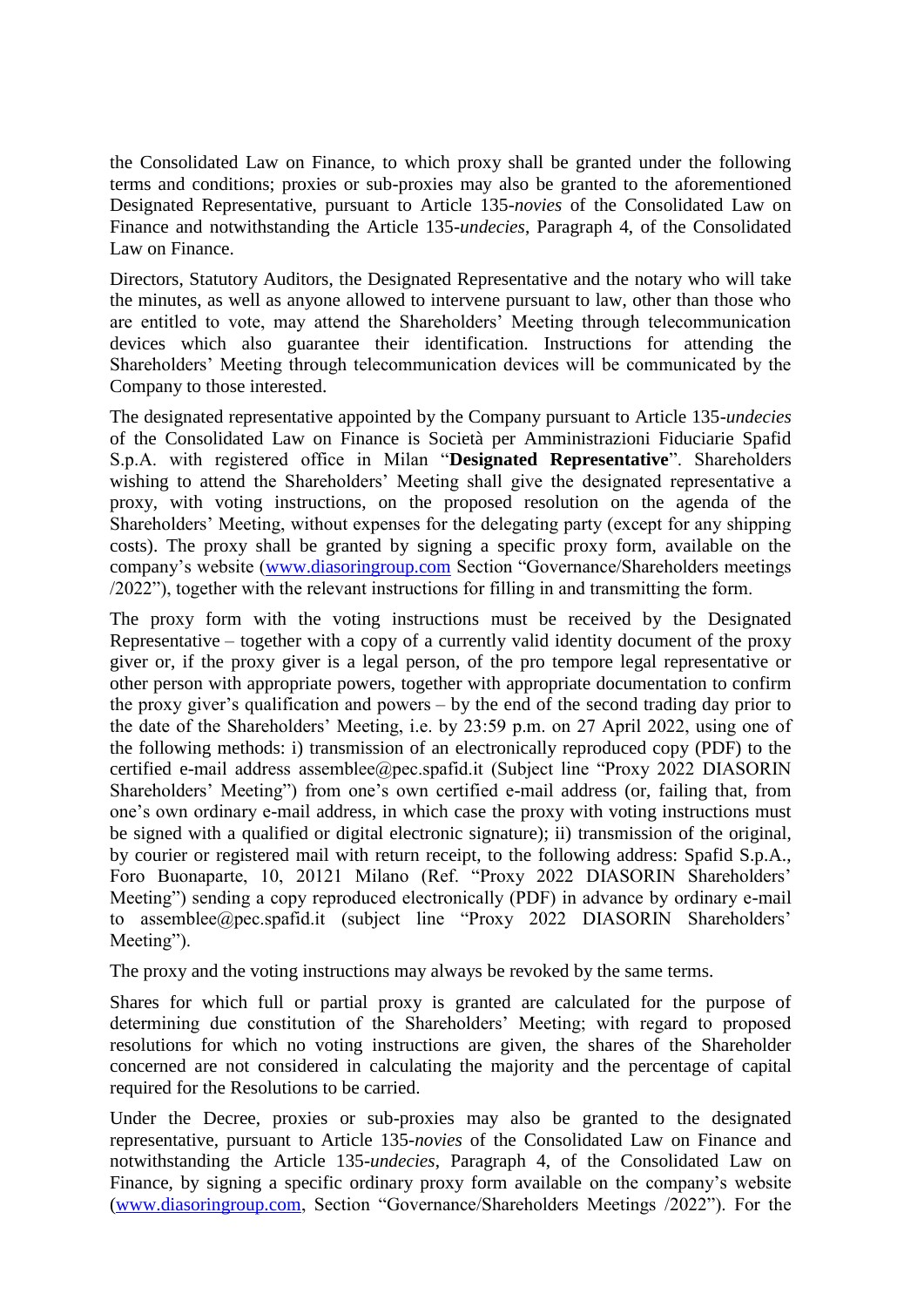transmission of proxies/sub-proxies, the procedures indicated above and reported in the proxy form must be followed.

The said proxy or sub-proxy shall be received by 6:00 p.m. of the day preceding the Shareholders' Meeting (or anyway prior to the beginning of the meeting proceedings). The proxy pursuant to Article 135-*novies* of the Consolidated Law on Finance and the relevant voting instructions may always be revoked by the same terms.

The Designated Representative will be available for any clarifications and information at the following e-mail address [confidential@spafid.it](mailto:confidential@spafid.it) or at the following phone number (+39) 0280687.335-319 (on working days, from 9:00 a.m. to 5:00 p.m.).

No postal or electronic voting procedures are envisaged.

The Company reserves the right to supplement and/or change the above instructions according to any requirements that arise due to the current COVID-19 epidemic emergency and its developments that cannot be foreseen now.

### **Right to submit questions on the items on the Agenda**

Pursuant to Art. 127*-ter* of the Consolidated Law on Finance, Shareholders may ask questions on the items on the agenda before the Meeting, by means of electronic communication to the certified e-mail address [affarisocietari.pec@legal.diasorin.it.](mailto:affarisocietari@diasorin.it)

Questions must be submitted within seven trading days prior to the date of the Shareholders' Meeting, i.e., by 20 April 2022, and must be accompanied by the personal data of the shareholder (first and last name, or company name, place and date of birth and tax I.D. number) and the required communication by the qualified intermediary pursuant to Article 43 of the new Joint Regulation on post-trading adopted by Banca d'Italia and Consob on 13 August 2018 ("*Rules governing central counterparties, central securities depositories and central depository services*") ("**Joint Regulation**") proving the legitimacy of the exercise of such right; ownership of the voting right can also be certified after the submission of the questions, provided that it is within the third day following the date indicated in Art. 83-*sexies*, paragraph 2 of the Consolidated Law on Finance (record date), i.e. by 23 April 2022; however, the certification is not required if the Company already received the intermediary's communication needed to attend the Shareholders' Meeting.

The Company will answer questions received no later than 20 April 2022 – the deadline prescribed by Art. 127-ter, paragraph 1-bis of the Consolidated Law on Finance – having verified their relevance to the items on the agenda of the and the legitimacy of the submitting party, at least three days before the Shareholders' Meeting, in derogation of the minimum term set by Art. 127-ter, paragraph 1-bis of the Consolidated Law on Finance, and therefore before 26 April 2022, publishing the responses on the relevant section of its website (www.diasoringroup.com, "Governance/Shareholders Meeting/2022"), in order to allow eligible parties to vote with full knowledge of the items on the agenda. The Company may provide a joint answer to questions with the same content.

### **Right to amend and add motions to items in the Meeting's Agenda**

Pursuant to Article 126-*bis* of the Consolidated Law on Finance, shareholders who, individually or jointly, represent at least one-fortieth of the Company's share capital may request in writing, within 10 days from the publication of this Notice (i.e. by 26 March 2022) that the Meeting's Agenda be amended, listing on their application the additional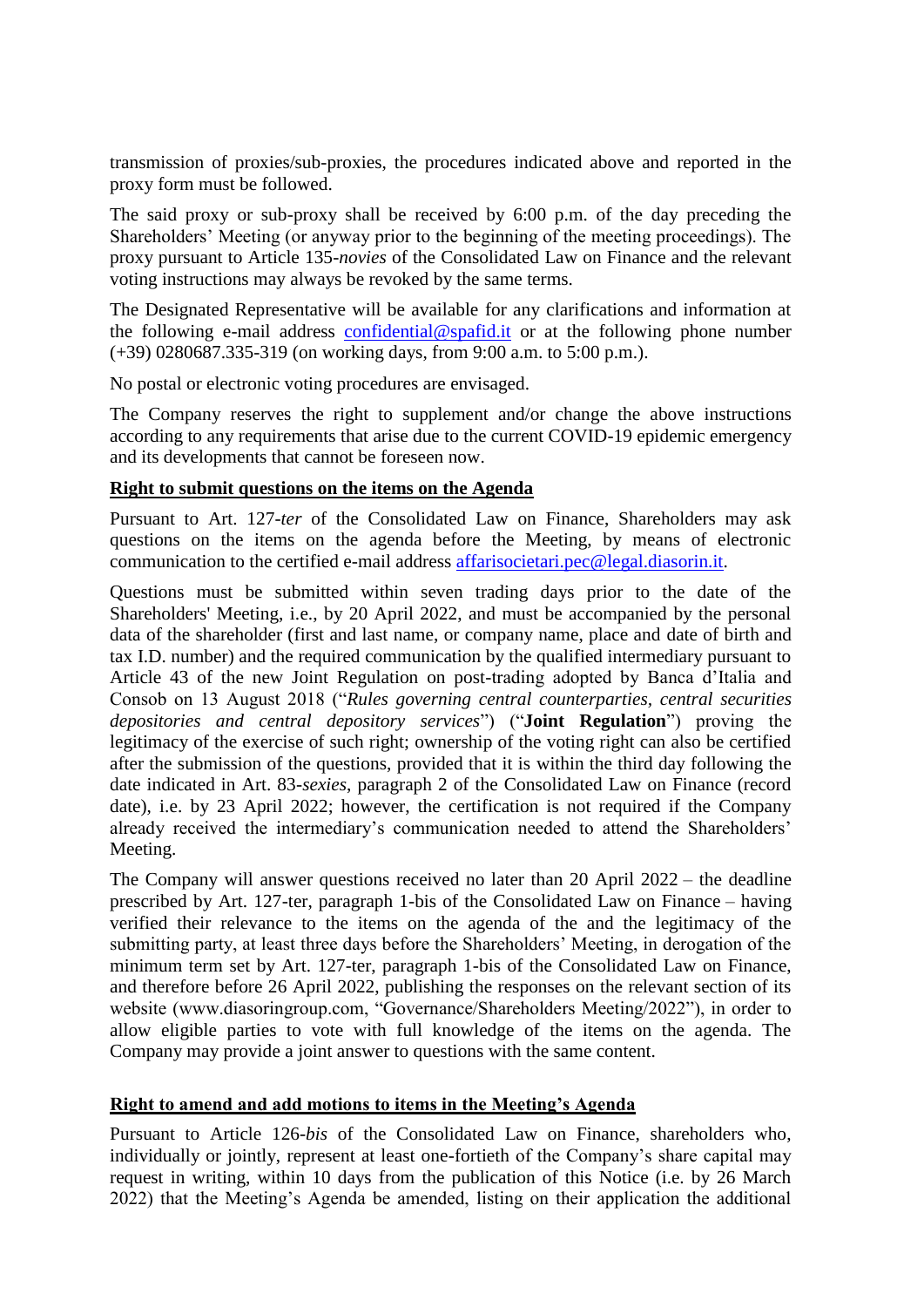items or further motions to items already included in the Agenda that they are suggesting. Any additions made to the items on the Agenda of the Shareholders' Meeting as a result of such requests must be publicised in the same manner required for the publication of the Notice of Shareholders' Meeting, at least 15 days before the date of the Shareholders' Meeting (i.e. by 14 April 2022). Amendments are not allowed for items on the Agenda with regard to which, pursuant to law, the Shareholders' Meeting is required to vote upon a motion submitted by the Board of Directors or based on a draft or report prepared by the Board of Directors, other than those referred to in Article 125-*ter*, Paragraph 1, of the Consolidated Law on Finance. Amendments must be received by the Company within the deadline above having been sent by registered letter with advice of receipt to the registered office of the Company, Via Crescentino snc, 13040 Saluggia (VC), FAO the Legal and Corporate Affairs Department, or by e-mail to the certified e-mail address affarisocietari.pec@legal.diasorin.it. Said amendments must be accompanied by a report on the items submitted for discussion or the reason for further resolution proposals submitted. The right to exercise this right is attested by a communication to the Company by the qualified intermediary pursuant to Article 43, Paragraph 1, of the Joint Regulation certifying the ownership of the shares by the requesting shareholders, valid as of the date of the request. The report by the requesting shareholders, along with any pertinent assessments by the relevant corporate boards, will be published at the same time as such additions to the agenda will be published.

### **Right to individually submit resolution proposals before the Shareholders' Meeting**

In addition to the above, taking into account that attendance at the Shareholders' Meeting is exclusively envisaged through the Delegated Representative, those entitled to attend the Shareholders' Meeting who intend to submit proposals for resolutions on the items on the agenda are invited to submit them in advance, by 4 April 2022, according to the same procedures indicated in the paragraph above. Such proposals will be published on the Company's website by 6 April 2022, in order to allow those entitled to vote to do so in an informed manner, also taking into account such new proposals, and to allow the Designated Representative to collect voting instructions, if any, also on such proposals. The requesting party must provide suitable documentation proving entitlement to attend the Shareholders' Meeting and the issue of a proxy to the Designated Representative for attending in the said Shareholders' Meeting.

# **Appointment of the Board of Directors**

Pursuant to Art. 11 of the Bylaws and in compliance with the pro tempore regulations in force concerning the balance between genders, the Board of Directors will be appointed based on the lists submitted by Shareholders according to the methods described below, in which candidates must be listed with a sequential number.

Only those Shareholders who, alone or together with others, represent the percentage established by law or regulations, are entitled to submit lists. In this regard, it should be noted that, by means of Managerial Resolution of the Head of the Corporate Governance Division no. 60 of 28 January 2022, Consob set the percentage shareholding required to submit lists for the election of the Board of Directors of the Company at 1% of the share capital.

Lists must be received in one of the following ways: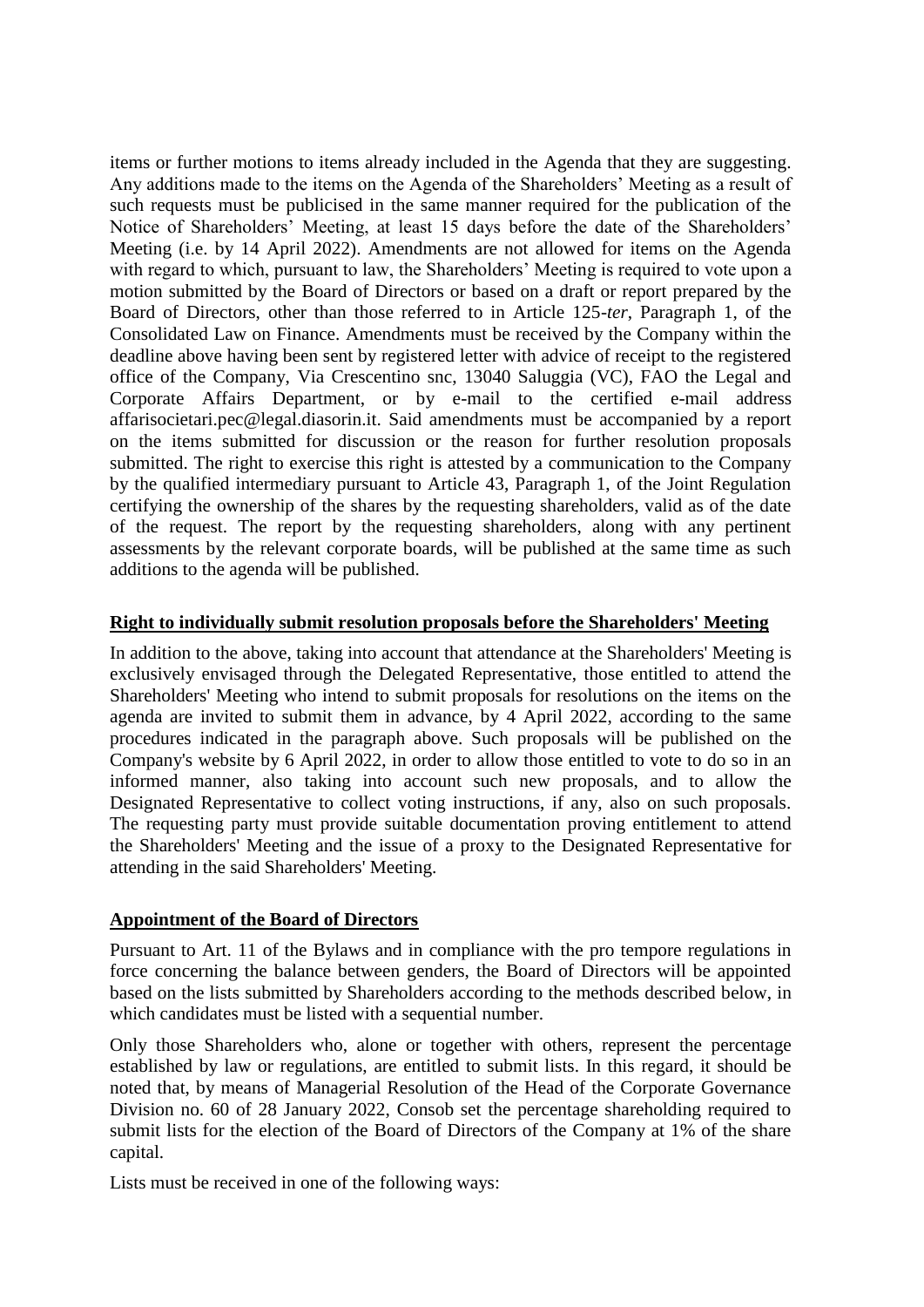- transmission by certified e-mail to [affarisocietari.pec@legal.diasorin.it](mailto:affarisocietari@diasorin.it) by Monday, 4 April 2022, together with a copy of a valid identity document of the submitters;
- delivery to the registered office of the Company, in Saluggia (VC), Via Crescentino, snc, for the attention of the Legal and Corporate Affairs Department, by 6.00 p.m. on Monday 4 April 2022.

The ownership of the shareholding required, pursuant to the above, for the purpose of submitting the list is certified by the intermediary authorised to keep accounts by sending the notice provided for by Art. 43 of the Joint Regulation to the Company, also after filing the list, provided that it is sent at least twenty-one days before the date set for the Shareholders' Meeting in single call, i.e. by 6.00 p.m. on Friday 8 April 2022. It should be noted that the ownership of said shareholding is determined with reference to the shares registered in favour of the Shareholder on the date the lists are filed with the Company.

It should also be noted that the Directors must possess the requisites required by law and the Bylaws.

For further information on the procedures and deadlines as well as on the documents to be filed for submission of the lists, reference should be made to the Directors' Report on the third item on the agenda and, in general, to the applicable provisions of the law and the Bylaws.

The lists will be subject to the other forms of publication envisaged by the pro tempore legislation and also regulations in force. In particular, at least twenty-one days prior to the date of the Shareholders' Meeting (Friday 8 April 2022), the lists will be made available to the public at the registered office, on the Company's website and according to the other methods provided for by Consob in its regulation.

Candidates are reminded of the limits concerning the maximum number of offices as director or statutory auditor in other companies, attached to the Regulation adopted by the Board of Directors and included in the explanatory report pursuant to Art. 125*-ter* of the Consolidated Law on Finance, concerning the third item on the agenda, published on the Company's website (www.diasoringroup.com, Section "Governance/Shareholders' Meeting/2022").

In view of the upcoming renewal, the Board of Directors has expressed its opinion to the Shareholders on the size and composition of the Board to be appointed, which is also contained in the explanatory report on the specific item on the agenda of the Shareholders' Meeting.

Shareholders who submit a "minority list" are also subject to the recommendations made by Consob with communication no. DEM/9017893 of 26 February 2009.

### **Appointment of the Board of Statutory Auditors**

Pursuant to Art. 18 of the Bylaws and in compliance with the pro tempore regulations in force concerning the balance between genders, the Board of Statutory Auditors will be appointed based on the lists submitted by Shareholders according to the methods described below.

Only those Shareholders who, alone or together with others, represent the percentage established by law or regulations, are entitled to submit lists. In this regard, it should be noted that, by means of Managerial Resolution of the Head of the Corporate Governance Division no. 60 of 28 January 2022, Consob set the percentage shareholding required to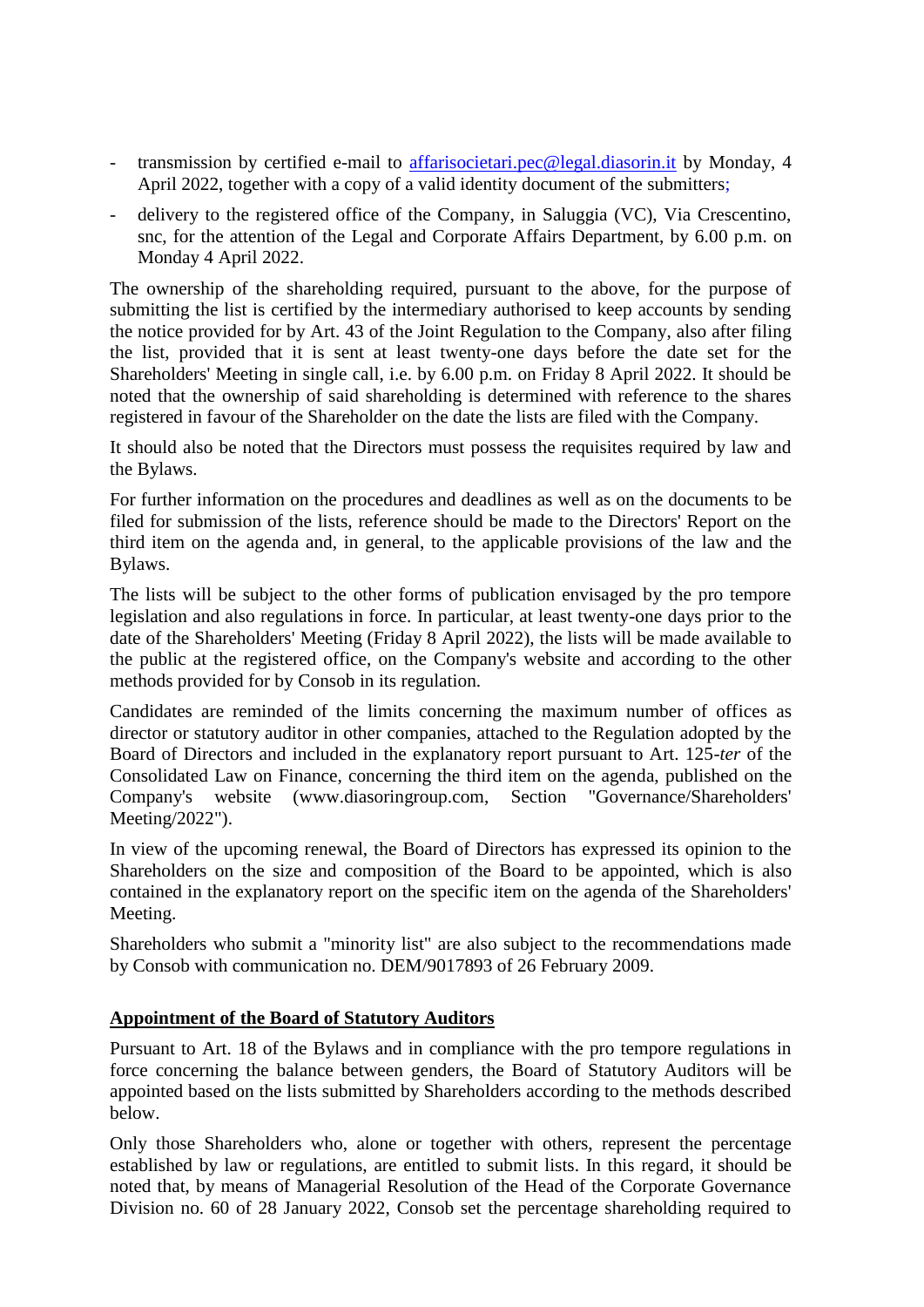submit lists for the election of the Board of Statutory Auditors of the Company at 1% of the share capital.

Lists must be received in one of the following ways:

- transmission by certified e-mail to [affarisocietari.pec@legal.diasorin.it](mailto:affarisocietari@diasorin.it) by Monday, 4 April 2022, together with a copy of a valid identity document of the submitters;
- delivery to the registered office of the Company, in Saluggia (VC), Via Crescentino, snc, for the attention of the Legal and Corporate Affairs Department, by 6.00 p.m. on Monday 4 April 2022.

Pursuant to Art. 144-*sexies*, paragraph 4-*quater*, of Consob Regulation no. 11971/1999 (the "**Issuers' Regulation**"), ownership of the total shareholding held by the Shareholders submitting the list is certified by the intermediary authorised to keep accounts sending the communication provided for by Art. 43 of the Joint Regulation, also after filing the list, provided that it is sent to the Company by the intermediary authorised to keep accounts, at least twenty-one days prior to the date set for the Shareholders' Meeting in single call, i.e. by 6.00 p.m. on Friday 8 April 2022. It should be noted that the ownership of said shareholding is determined with reference to the shares registered in favour of the Shareholder on the date the lists are filed with the Company.

Pursuant to Art. 144-*sexies*, paragraph 5 of the Issuers' Regulation, if by the expiry date of the above-mentioned deadline for submitting lists (i.e. Monday 4 April 2022) only one list has been filed, or only lists submitted by shareholders among whom there are significant relations pursuant to the pro tempore law and regulations in force, lists can be submitted until the 3rd (third) day following that date (pursuant to Art. 144-*sexies*, paragraph 5 of the Issuers' Regulations), i.e. by (and no later than) Thursday 7 April 2022 (the "**Extension of the Deadline**"); In the event of Extension of the Deadline, the minimum threshold for submitting lists is halved, i.e. 0.5% of the share capital.

It should also be noted that the Statutory Auditors must possess the requisites required by law and the Bylaws.

For further information on the procedures and deadlines as well as on the documents to be filed for submission of the lists, reference should be made to the Directors' Report on the fourth item on the agenda and, in general, to the applicable provisions of the law and the Bylaws.

The lists will be subject to the forms of advertising envisaged by the pro tempore legislation and also regulations in force. In particular, at least twenty-one days prior to the date of the Shareholders' Meeting (Friday 8 April 2022), the lists will be made available to the public at the registered office, on the Company's website and according to the other methods provided for by Consob in its regulation.

Shareholders who submit a "minority list" are also subject to the recommendations made by Consob with communication no. DEM/9017893 of 26 February 2009.

\*\*\* \*\*\* \*\*\*

The documents pertaining to the Shareholders' Meeting, including the Board of Directors' reports on each item of the agenda, will be made available to the public at the Company